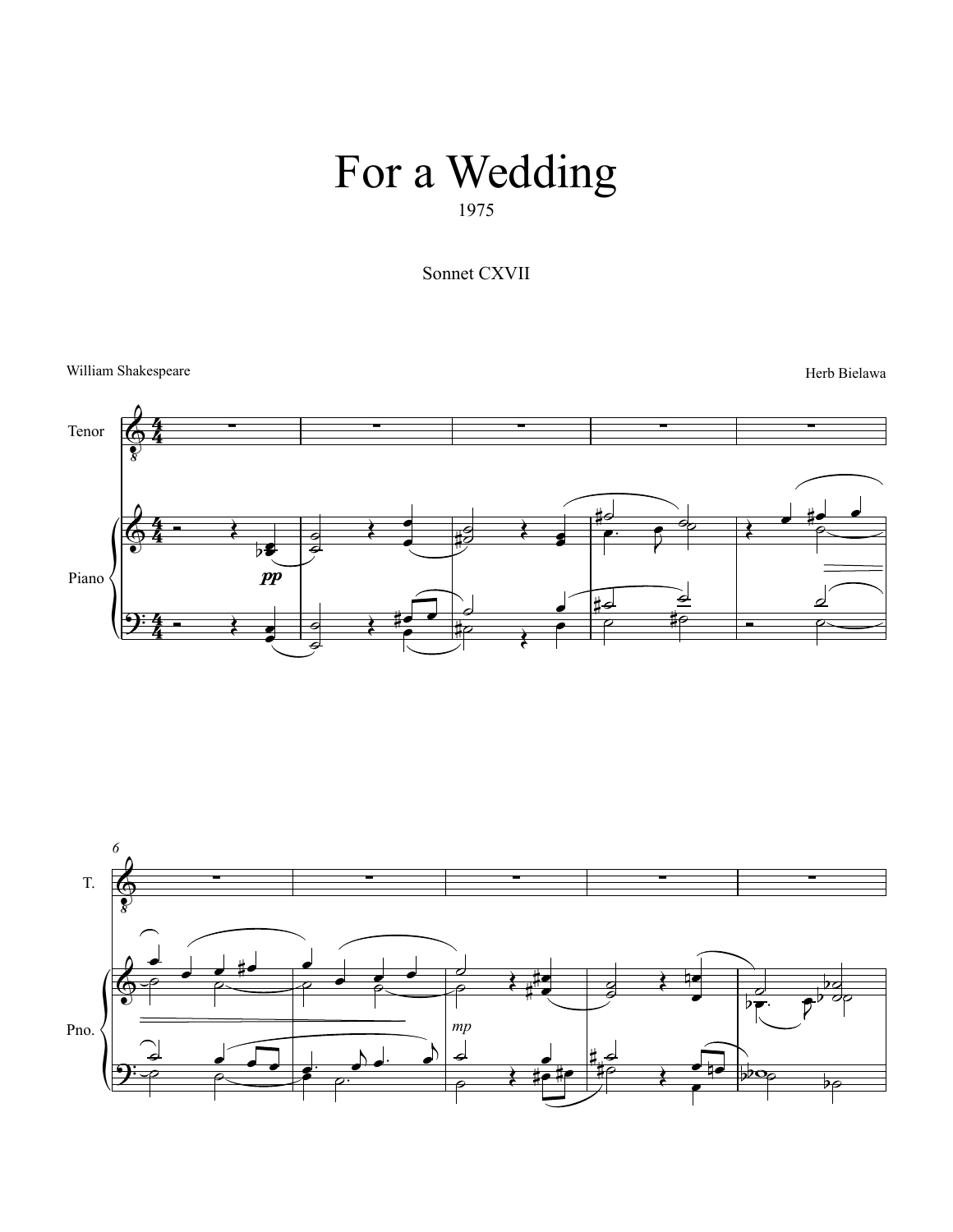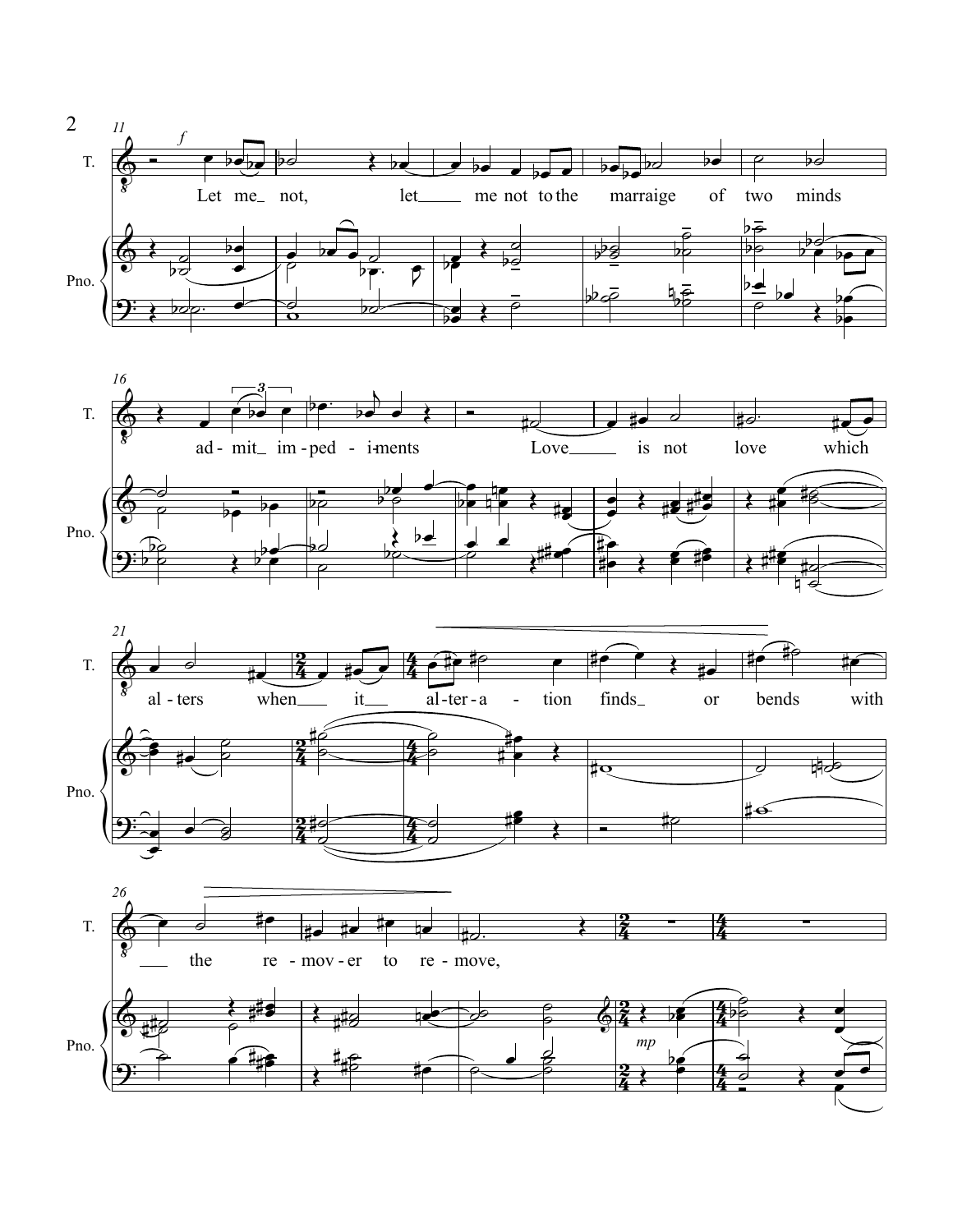



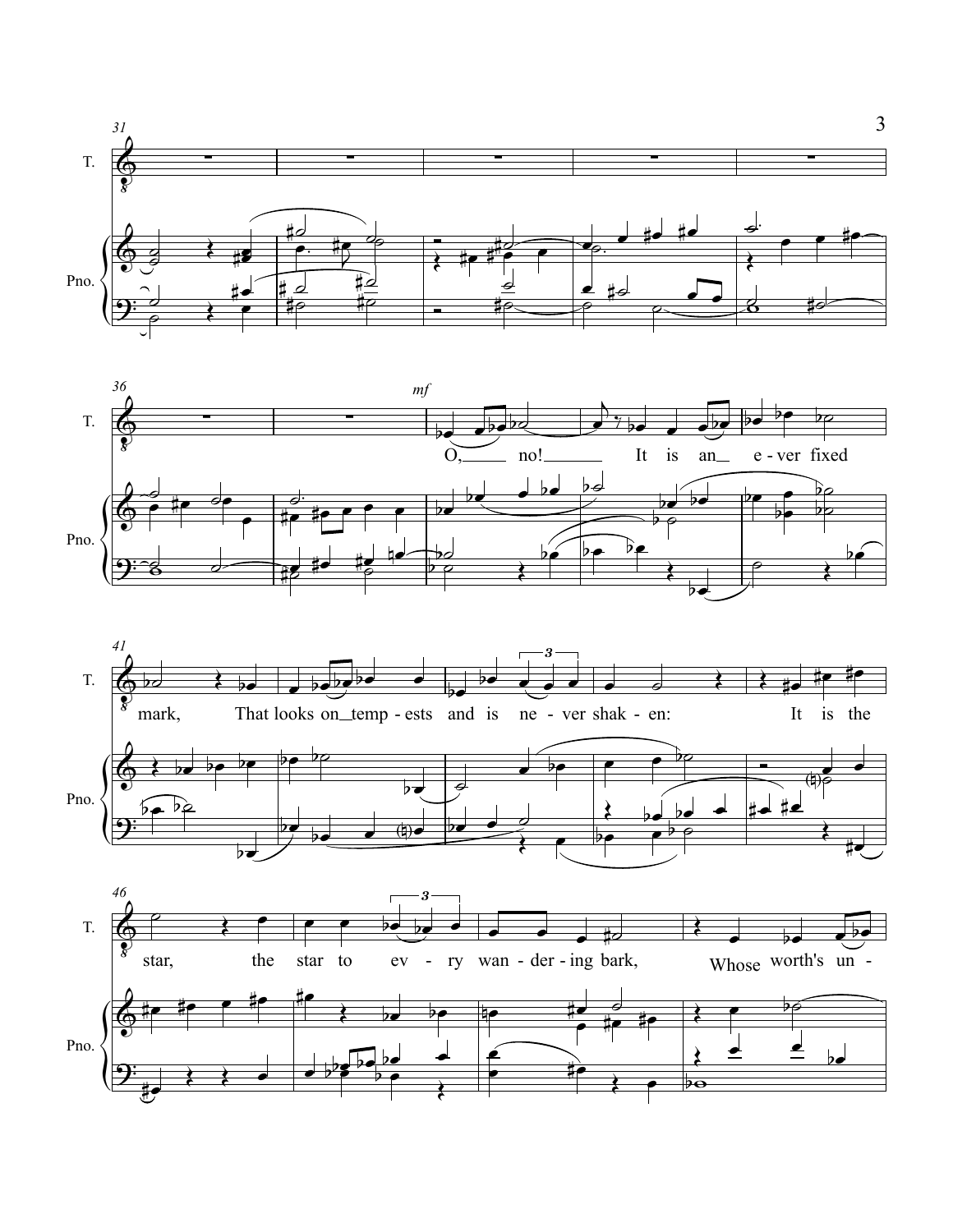

 $\overline{4}$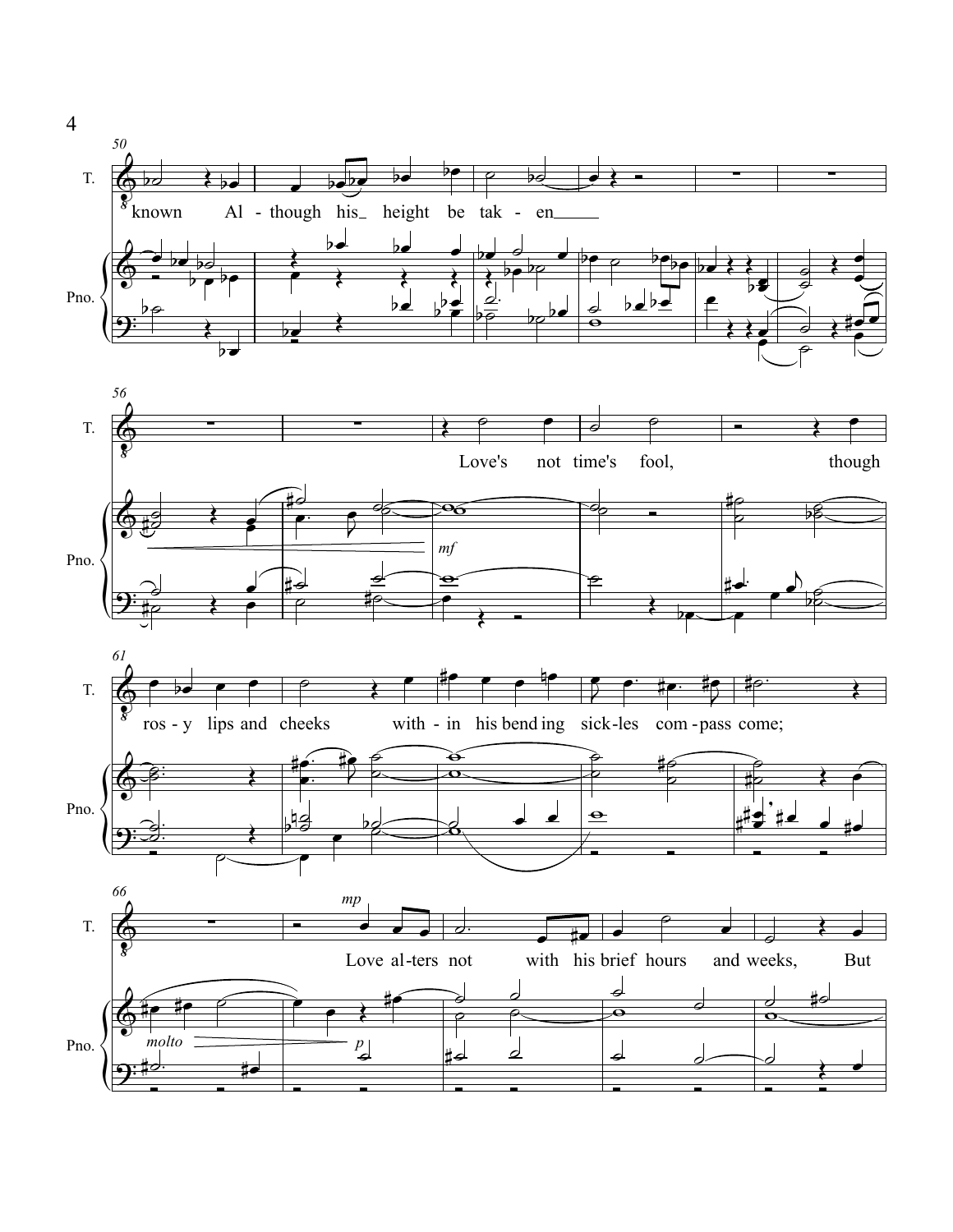





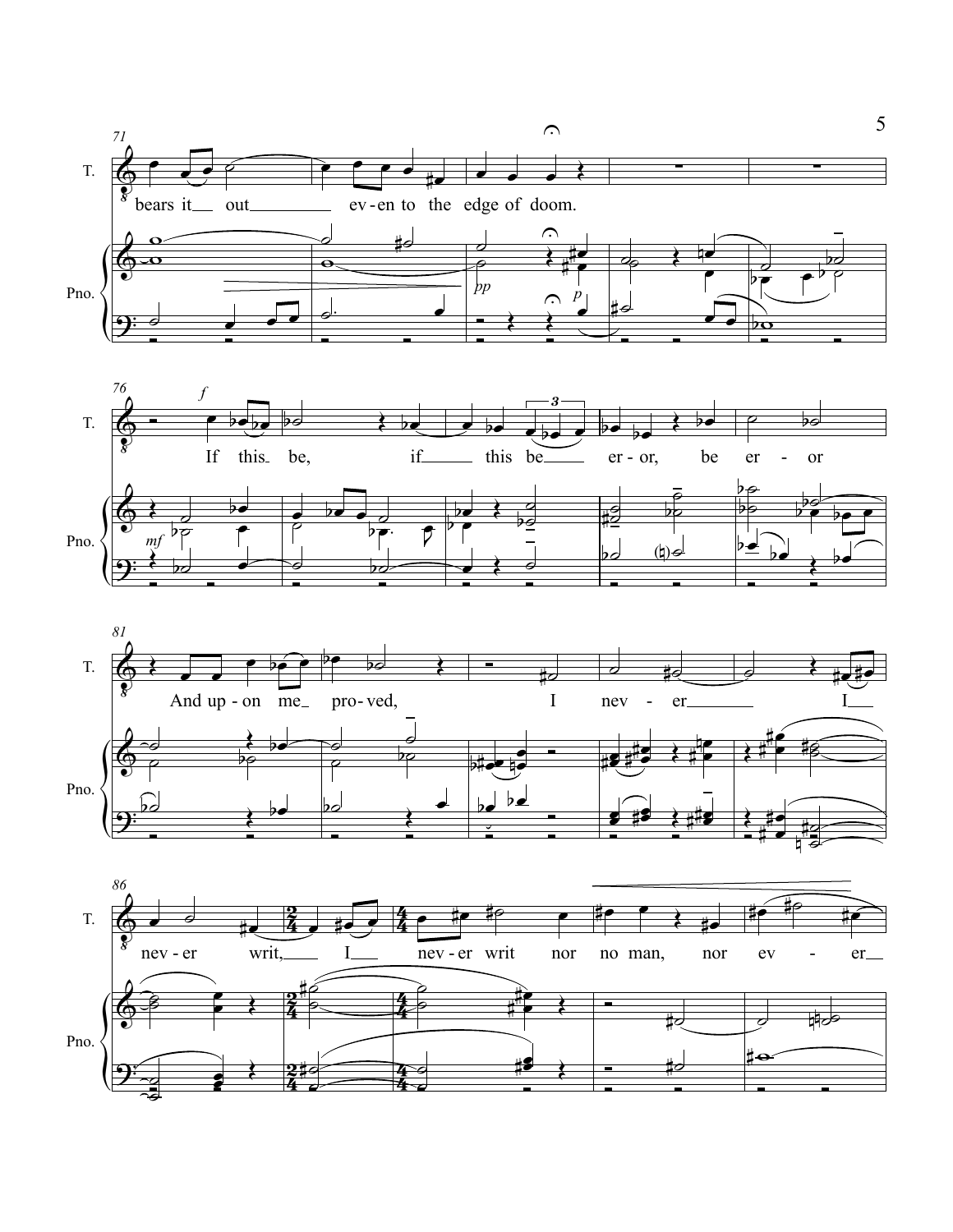







6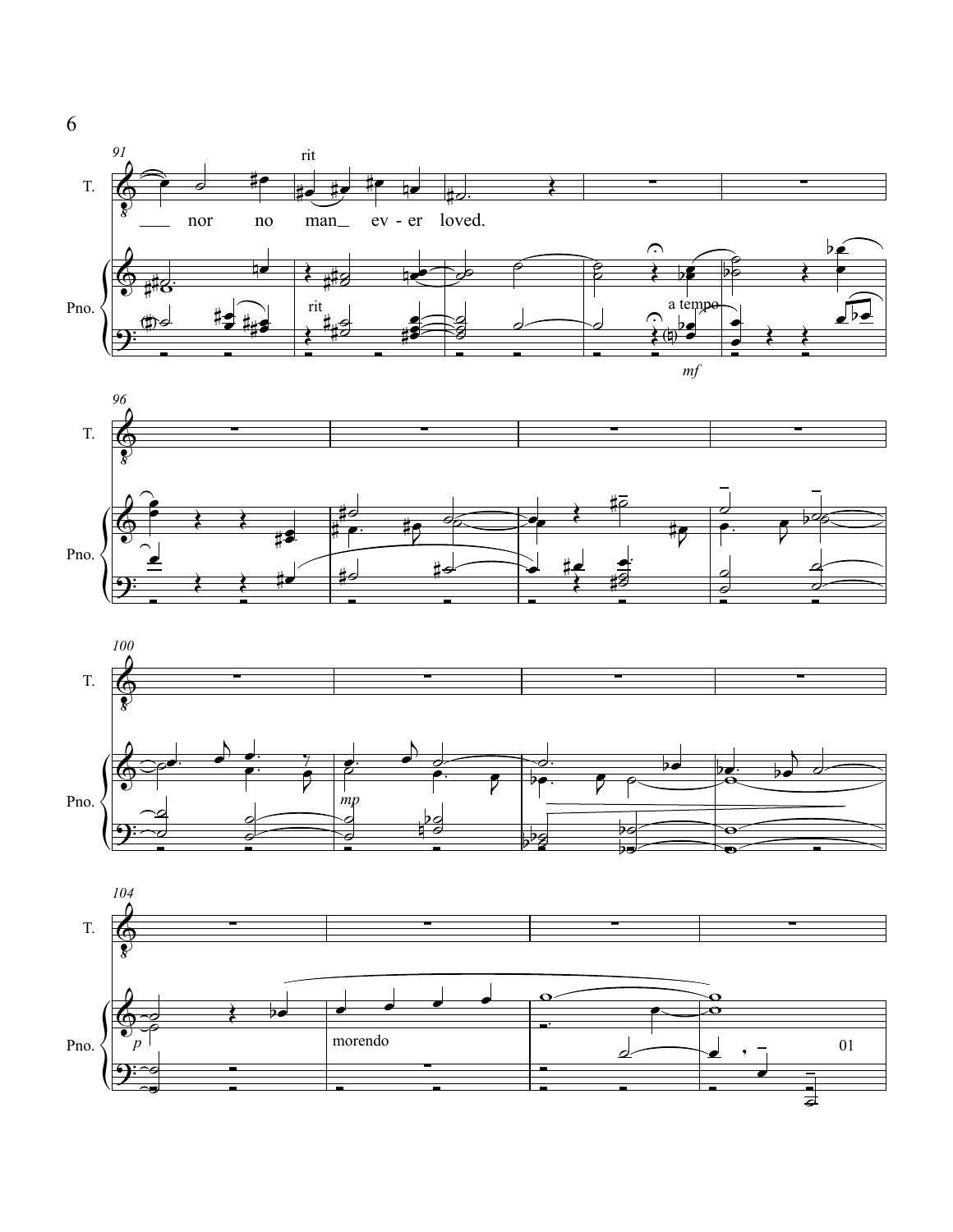





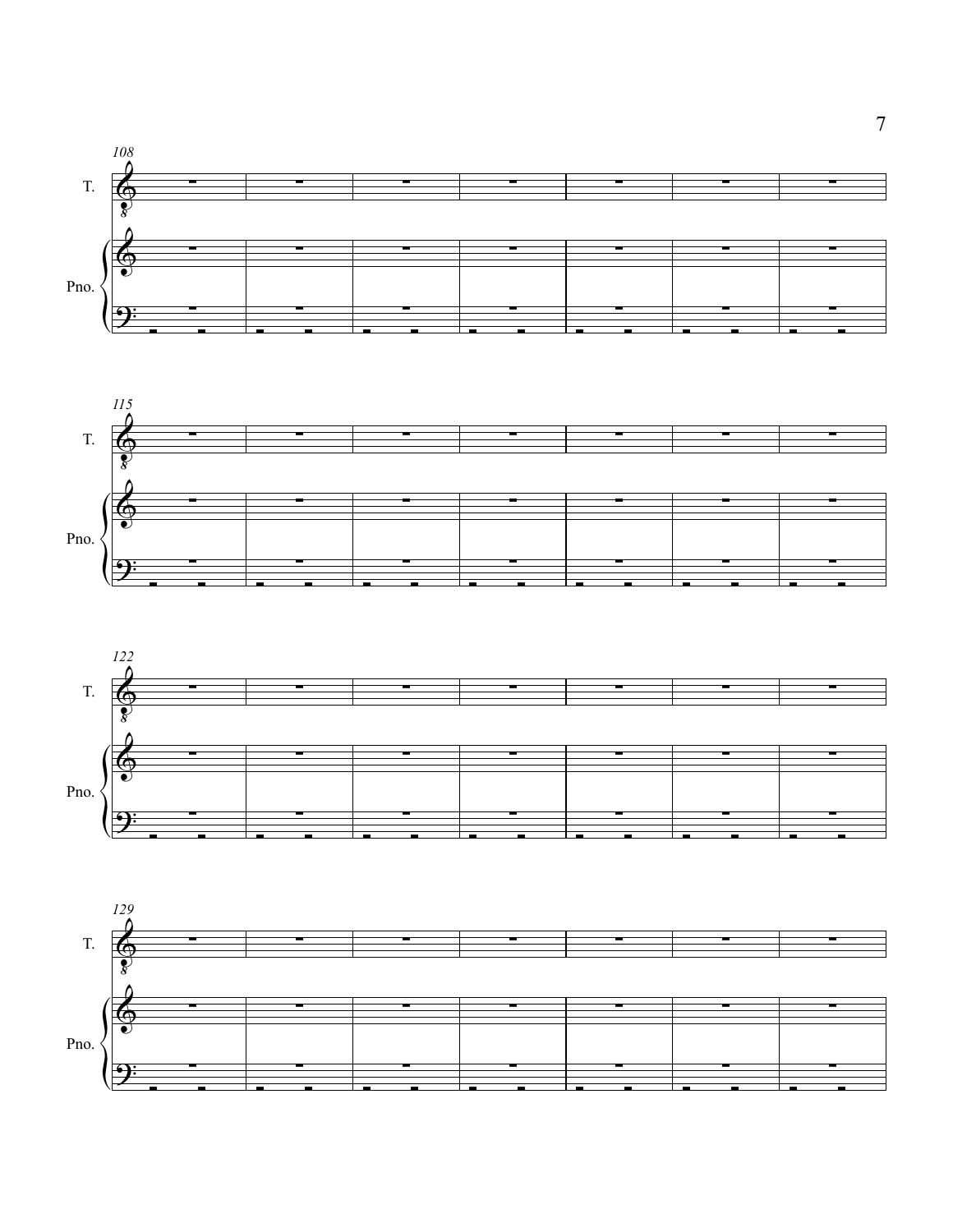







8